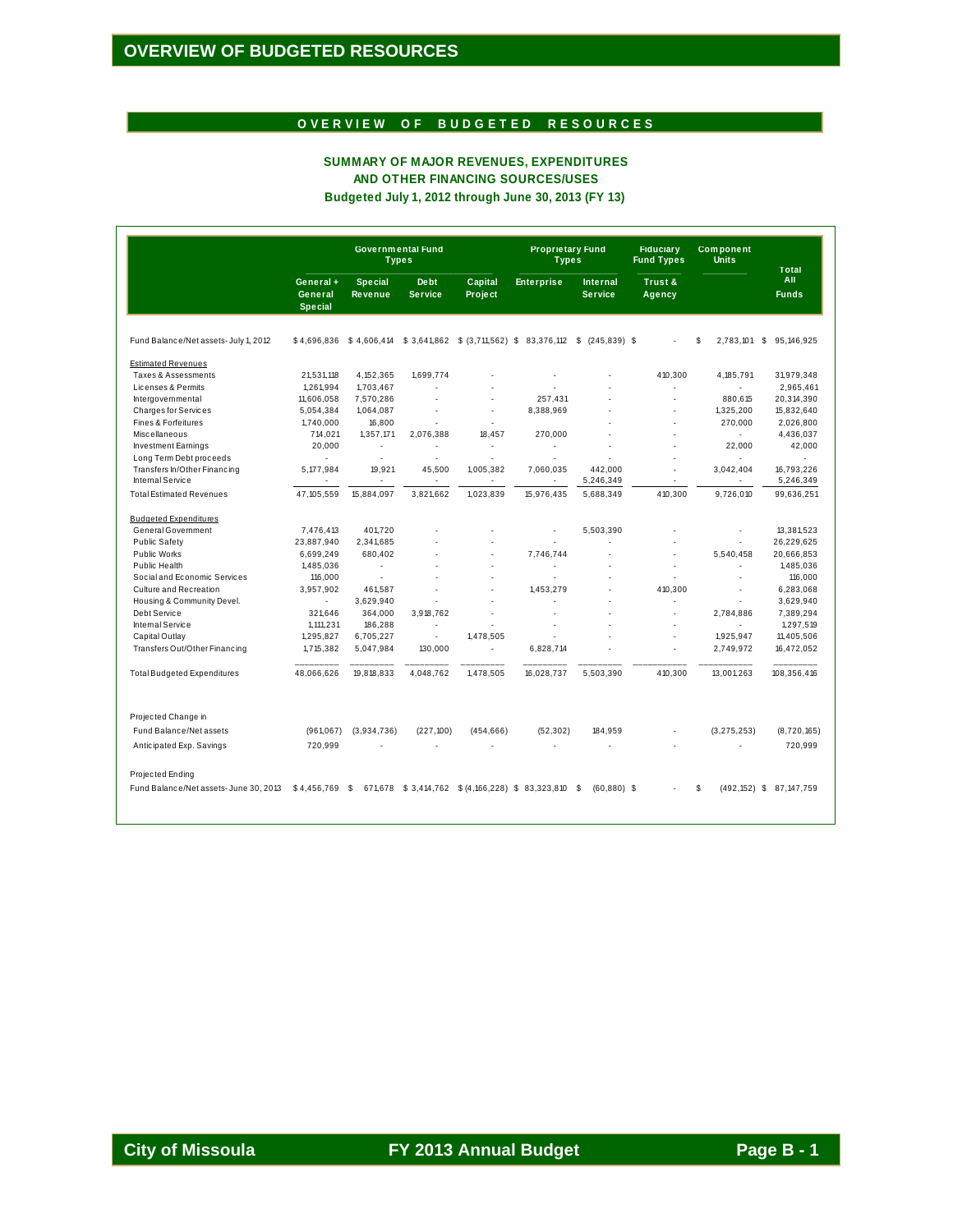# OVERVIEW OF BUDGETED RESOURCES

### SUMMARY OF MAJOR REVENUES, EXPENDITURES AND OTHER FINANCING SOURCES/USES Actual\* July 1, 2011 through June 30, 2012 (FY 12)

|                                       |                                        |                                  | <b>Governmental Fund</b><br><b>Types</b> |                                                                                         | <b>Proprietary Fund</b><br><b>Types</b> |                                   | <b>Fiduciary</b><br><b>Fund Types</b> | <b>Component</b><br>Units | Total                   |
|---------------------------------------|----------------------------------------|----------------------------------|------------------------------------------|-----------------------------------------------------------------------------------------|-----------------------------------------|-----------------------------------|---------------------------------------|---------------------------|-------------------------|
|                                       | General +<br>General<br><b>Special</b> | <b>Special</b><br><b>Revenue</b> | <b>Debt</b><br><b>Service</b>            | Capital<br>Project                                                                      | <b>Enterprise</b>                       | <b>Internal</b><br><b>Service</b> | Trust &<br>Agency                     |                           | All<br><b>Funds</b>     |
| Fund Balance/Net assets- July 1, 2011 |                                        |                                  |                                          | \$3,670,187 \$3,945,816 \$4,095,636 \$(3,237,576) \$                                    | 85,583,676                              | \$ (332,592) \$                   |                                       | \$<br>8,061,836           | \$101,786,983           |
| <b>Estimated Revenues</b>             |                                        |                                  |                                          |                                                                                         |                                         |                                   |                                       |                           |                         |
| Taxes & Assessments                   | 20,393,231                             | 4,840,395                        | 4,162,390                                |                                                                                         |                                         |                                   | ł,                                    | 4, 162, 967               | 33,558,982              |
| Licenses & Permits                    | 1,099,709                              | 1,766,520                        |                                          |                                                                                         |                                         |                                   | ä,                                    | ÷                         | 2,866,230               |
| Intergovernmental                     | 11,097,623                             | 13,047,541                       | ×,                                       | 985.397                                                                                 | 259.443                                 |                                   | ä,                                    | 421.137                   | 25,811,142              |
| <b>Charges for Services</b>           | 3,907,579                              | 1,198,820                        |                                          | ä,                                                                                      | 8,337,271                               |                                   |                                       | 1,236,914                 | 14,680,584              |
| <b>Fines &amp; Forfeitures</b>        | 1,321,429                              | 23,149                           | ×,                                       |                                                                                         | ÷.                                      |                                   | ä,                                    | 250,303                   | 1,594,881               |
| Miscellaneous                         | 310,004                                | 5,918                            | $\blacksquare$                           | 297,333                                                                                 | 85,677                                  |                                   | ł,                                    | 187,998                   | 886,930                 |
| <b>Investment Earnings</b>            | 26,787                                 | 2,129                            | 12,487                                   | (1, 107)                                                                                | $\mathbf{r}$                            |                                   | ä,                                    | (9, 357)                  | 30,938                  |
| Long Term Debt proceeds               | ä,                                     | ä,                               | ä,                                       | 2,559,396                                                                               | ÷.                                      |                                   |                                       |                           | 2,559,396               |
| Transfers In/Other Financing          | 5,295,781                              | 28,676                           | 580,023                                  | 1,239,494                                                                               | 2, 157, 724                             | 192.767                           |                                       | 4,948,083                 | 14,442,549              |
| Internal Service                      |                                        |                                  |                                          |                                                                                         |                                         | 5,119,995                         |                                       |                           | 5,119,995               |
| <b>Total Estimated Revenues</b>       | 43,452,142                             | 20,913,150                       | 4,754,900                                | 5,080,513                                                                               | 10,840,115                              | 5,312,762                         |                                       | 11, 198, 045              | 101,551,626             |
| <b>Budgeted Expenditures</b>          |                                        |                                  |                                          |                                                                                         |                                         |                                   |                                       |                           |                         |
| <b>General Government</b>             | 6,229,514                              | 542,801                          | 125                                      | 42,599                                                                                  | ä,                                      | 5,226,009                         |                                       |                           | 12,041,048              |
| <b>Public Safety</b>                  | 21,675,033                             | 2, 159, 122                      | ä,                                       |                                                                                         |                                         |                                   |                                       |                           | 23,834,156              |
| <b>Public Works</b>                   | 6,580,494                              | 689,607                          |                                          | 167.436                                                                                 | 10,649,684                              |                                   |                                       | 11,619,149                | 29,706,370              |
| Public Health                         | 1,431,431                              | ÷,                               | ä,                                       | ÷.                                                                                      |                                         |                                   | ä,                                    | 1.162.540                 | 2,593,971               |
| Social and Economic Services          | 116,000                                | ÷.                               |                                          | ÷.                                                                                      |                                         |                                   |                                       | ä,                        | 116,000                 |
| Culture and Recreation                | 3,310,684                              | 215,308                          | ä,                                       | 2,157                                                                                   | 1,202,719                               |                                   |                                       | ä,                        | 4,730,868               |
| Housing & Community Devel.            | 46,300                                 | 10,302,560                       |                                          | ÷                                                                                       |                                         |                                   |                                       | ä,                        | 10,348,860              |
| Debt Service                          | 176,285                                | ÷                                | 4,240,807                                | 828,204                                                                                 | 1,170,276                               |                                   |                                       | 869,159                   | 7,284,730               |
| Internal Service                      | 1,003,472                              | ÷.                               | ×,                                       | ÷                                                                                       | ÷                                       |                                   | ÷.                                    | ÷.                        | 1,003,472               |
| Capital Outlay                        | 518,627                                | 1,530,808                        | ÷                                        | 4, 153, 342                                                                             |                                         |                                   |                                       |                           | 6,202,778               |
| Transfers Out/Other Financing         | 1,338,053                              | 4,812,345                        | 967,742                                  | 360,760                                                                                 | 25,000                                  |                                   |                                       | 2,825,932                 | 10,329,831              |
| <b>Total Budgeted Expenditures</b>    | 42,425,893                             | 20,252,551                       | 5,208,673                                | 5,554,499                                                                               | 13,047,679                              | 5,226,009                         |                                       | 16,476,780                | 108, 192, 085           |
| Projected Change in                   |                                        |                                  |                                          |                                                                                         |                                         |                                   |                                       |                           |                         |
| Fund Balance/Net assets               | 1,026,249                              | 660,598                          | (453, 774)                               | (473,986)                                                                               | (2, 207, 564)                           | 86,753                            |                                       | (5, 278, 735)             | (6,640,458)             |
| Restatement                           | 400                                    |                                  |                                          |                                                                                         |                                         |                                   |                                       |                           | 400                     |
| Fund Balance/Net assets-June 30, 2012 |                                        |                                  |                                          | $$4,696,836$ $$4,606,414$ $$3,641,862$ $$(3,711,562)$ $$83,376,112.00$ $$(245,839)$ $$$ |                                         |                                   |                                       | \$                        | 2,783,101 \$ 95,146,925 |
|                                       |                                        |                                  |                                          |                                                                                         |                                         |                                   |                                       |                           |                         |

\* Unaudited numbers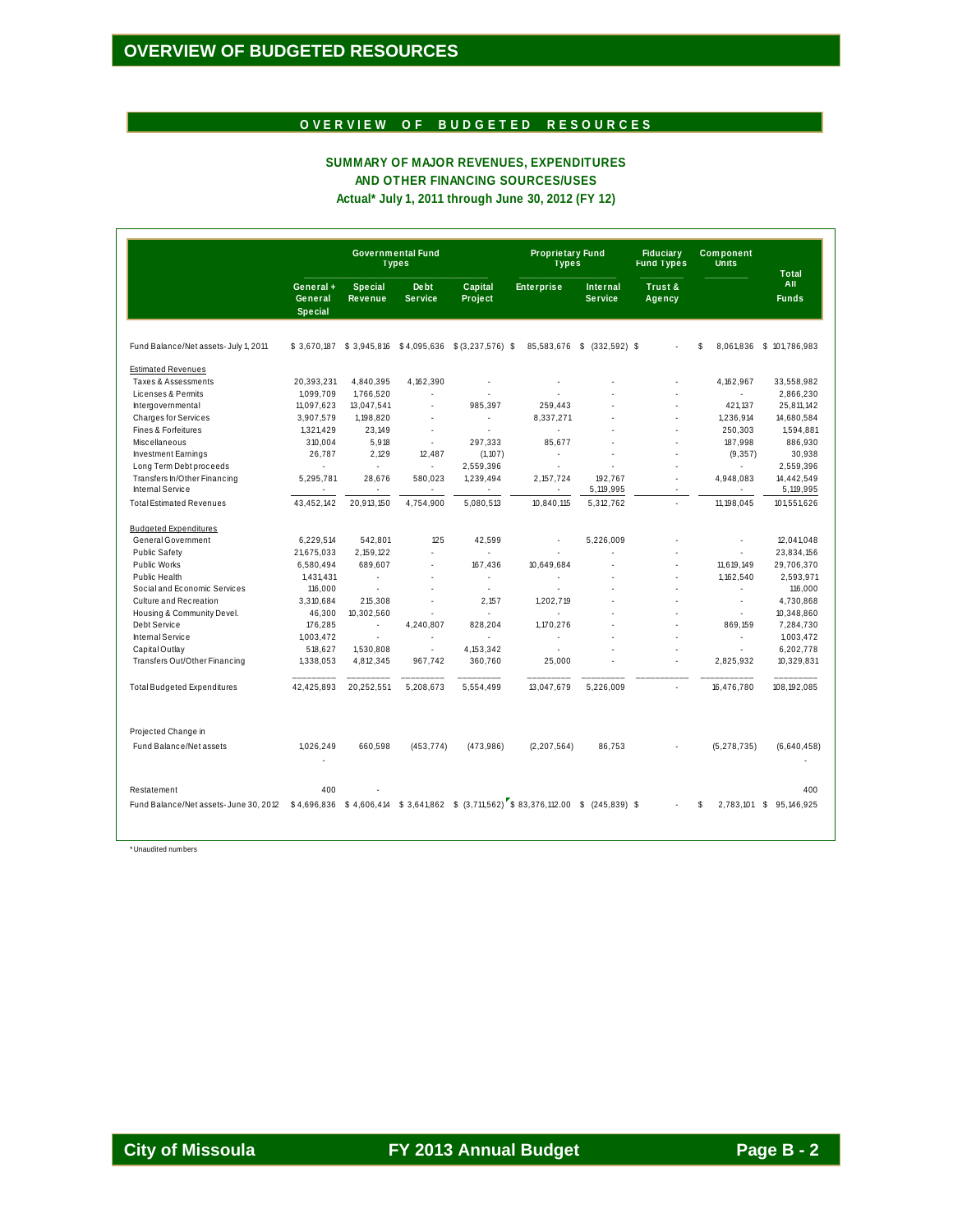# OVERVIEW OF BUDGETED RESOURCES

#### SUMMARY OF MAJOR REVENUES, EXPENDITURES AND OTHER FINANCING SOURCES/USES Actual July 1, 2010 through June 30, 2011 (FY 11)

|                                                                          | <b>Governmental Fund</b><br><b>Types</b> |                                  |                               |                           | <b>Proprietary Fund</b><br><b>Types</b> |                                   | <b>Fiduciary</b><br><b>Fund Types</b> | <b>Component</b><br><b>Units</b> | <b>Total</b>              |
|--------------------------------------------------------------------------|------------------------------------------|----------------------------------|-------------------------------|---------------------------|-----------------------------------------|-----------------------------------|---------------------------------------|----------------------------------|---------------------------|
|                                                                          | General+<br>General<br><b>Special</b>    | <b>Special</b><br><b>Revenue</b> | <b>Debt</b><br><b>Service</b> | <b>Capital</b><br>Project | <b>Enterprise</b>                       | <b>Internal</b><br><b>Service</b> | Trust &<br>Agency                     |                                  | All<br><b>Funds</b>       |
|                                                                          |                                          |                                  |                               |                           |                                         |                                   |                                       |                                  |                           |
| Revenues                                                                 |                                          |                                  |                               |                           |                                         |                                   |                                       |                                  |                           |
| <b>Taxes &amp; Assessments</b><br>Licenses & Permits                     | 19,909,742<br>1,212,898                  | 3,922,825<br>1,879,538           | 4,424,020                     | ä,                        |                                         |                                   | 9,533                                 | 4,090,644                        | 32, 347, 232<br>3,101,969 |
| Intergovernmental                                                        | 10,798,635                               | 4,942,365                        | ä,                            | 1,790,470                 | 176,855                                 |                                   |                                       | 587,135                          | 18,295,460                |
| <b>Charges for Services</b>                                              | 4,028,686                                | 1,124,053                        |                               | 27,587                    | 7,570,885                               | 4, 143, 974                       | 1,779                                 | 1,113,268                        | 18,010,231                |
| Fines & Forfeitures                                                      | 978,351                                  | 30,594                           |                               |                           |                                         |                                   | 5,881                                 | 254,793                          | 1,269,620                 |
| Miscellaneous                                                            | 221.456                                  | 30,152                           | ä,                            | 954,353                   | 5,107                                   |                                   |                                       | 121,900                          | 1,332,968                 |
| <b>Investment Earnings</b>                                               | 5,266                                    | 10,569                           | 14,036                        | 2,537                     |                                         |                                   | $\mathbf{1}$                          | 81,400                           | 113,810                   |
| <b>Total Revenues</b>                                                    | 37, 155, 034                             | 11,940,096                       | 4,438,056                     | 2,774,947                 | 7,752,847                               | 4,143,974                         | 17.194                                | 6,249,140                        | 74,471,289                |
|                                                                          |                                          |                                  |                               |                           |                                         |                                   |                                       |                                  |                           |
| Expenditures<br>General Government                                       | 6,010,334                                | 396,358                          | 507                           | 86,667                    |                                         |                                   |                                       |                                  | 6,493,866                 |
|                                                                          |                                          |                                  |                               |                           |                                         |                                   |                                       |                                  |                           |
| <b>Public Safety</b>                                                     | 20,633,093                               | 1,797,994                        |                               |                           |                                         |                                   | 542                                   | ×,                               | 22,431,629                |
| <b>Public Works</b>                                                      | 6,727,901                                | 970.506                          | J,                            | 264.429                   | 6.404.165                               |                                   | 39.392                                | 8.679.510                        | 23,085,903                |
| Public Health                                                            | 1,372,380                                |                                  |                               |                           |                                         |                                   | 9,428                                 |                                  | 1,381,808                 |
| Social and economic services                                             | 116,000                                  |                                  |                               | ÷.                        |                                         |                                   | L.                                    | ×.                               | 116,000                   |
| Culture and recreation                                                   | 3,107,799                                | 178,516                          |                               | 2,805                     | 1,613,486                               |                                   |                                       |                                  | 4,902,606                 |
| Housing & Community Development                                          | 52,000                                   | 2,212,947                        | L.                            |                           |                                         |                                   | ÷.                                    | 316,008                          | 2,580,955                 |
| Miscellaneous                                                            | 1,183,362                                | 450                              |                               | 5,989                     |                                         |                                   |                                       |                                  | 1,189,801                 |
|                                                                          |                                          |                                  |                               |                           |                                         |                                   | ä,                                    |                                  |                           |
| Debt Service                                                             | 99,961                                   |                                  | 4,224,680                     | 755,063                   |                                         |                                   |                                       | 176,317                          | 5,256,021                 |
| Capital Outlay                                                           | 608,374                                  | 1,359,532                        |                               | 5,809,418                 |                                         |                                   |                                       | (354, 691)                       | 7,422,633                 |
| Business-type                                                            |                                          |                                  |                               |                           |                                         | 5,523,058                         |                                       |                                  | 5,523,058                 |
| <b>Total Expenditures</b>                                                | 39,911,204                               | 6,916,303                        | 4,225,187                     | 6,924,371                 | 8,017,651                               | 5,523,058                         | 49,361                                | 8,817,145                        | 80,384,280                |
| Other Financing Sources (Uses)                                           |                                          |                                  |                               |                           |                                         |                                   |                                       |                                  | 14,297,705                |
| Transfers In                                                             | 4.012.814                                | 19,052                           | 3.931                         | 933.299                   | 142.949                                 | 65.124                            |                                       | 5.506.977                        | 10,684,146                |
| <b>Transfers Out</b>                                                     | (1, 125, 841)                            | (3,579,836)                      | (91, 462)                     | ä,                        | (400, 000)                              |                                   | ä,                                    | (3, 577, 508)                    | (8,774,647)               |
| Payments - Refunded Bond Escrow                                          |                                          |                                  | ä,                            | ä,                        |                                         |                                   |                                       | ä,                               |                           |
| Proceeds from Refunding Bond                                             |                                          |                                  |                               |                           |                                         |                                   |                                       | 293,560                          | 293,560                   |
| Proceeds from LT Debt                                                    |                                          |                                  | 100,743                       | 4,067,593                 |                                         |                                   |                                       |                                  | 4,168,336                 |
| Sale of Fixed Assets                                                     |                                          |                                  |                               |                           |                                         |                                   |                                       |                                  |                           |
| <b>Property Taxes</b>                                                    |                                          |                                  | ä,                            | ä,                        |                                         |                                   |                                       |                                  |                           |
| Contributions from Property owners                                       |                                          |                                  |                               |                           | 1,437,382                               |                                   |                                       |                                  | 1,437,382                 |
| Contributions-government activities                                      |                                          |                                  |                               |                           |                                         |                                   |                                       | 3,051,509                        | 3,051,509                 |
| Intergovernmental Revenues                                               |                                          |                                  |                               |                           | 21.457                                  |                                   |                                       |                                  | 21.136                    |
| Investment & Royalty Earnings<br>Debt Service Interest                   |                                          |                                  |                               |                           | (886, 428)                              | (321)                             |                                       |                                  | (886, 428)                |
| <b>Total Other Financing Sources (Uses)</b>                              | 2,886,973                                | (3, 560, 784)                    | 13,212                        | 5,000,892                 | 315,360                                 | 64,803                            |                                       | 5,274,539                        | 9,994,995                 |
| Excess (Deficiency) of Revenues and Other                                |                                          |                                  |                               |                           |                                         |                                   |                                       |                                  |                           |
| Sources Over Expenditures and Other Uses                                 | 130,803                                  | 1,463,009                        | 226,081                       | 851,468                   | 50,556                                  | (1, 314, 281)                     | (32, 167)                             | 2,706,534                        | 4,082,004                 |
| Fund Balance/Net assets - July 1, 2010<br>Change in Accounting Principle | 2,088,984                                | 4,124,600                        | 3,869,555                     | (4,089,044)               | 85, 102, 915                            | 981,690                           | 317,412                               | 8,055,310                        | 100,451,422               |
| Restatement                                                              |                                          | (29, 302)                        |                               | l,                        | 430.205                                 |                                   |                                       |                                  | 400.903                   |
| Residual Equity Transfer                                                 | 1,450,400                                | (1,450,400)                      |                               |                           |                                         |                                   |                                       |                                  |                           |
| Fund Balance/Net assets - June 30, 2011                                  | 3,670,187                                | 4,107,907                        | 4,095,636                     | (3, 237, 576)             | 85,583,676                              | (332, 592)                        | 285,245                               | 10,761,845                       | 104,934,329               |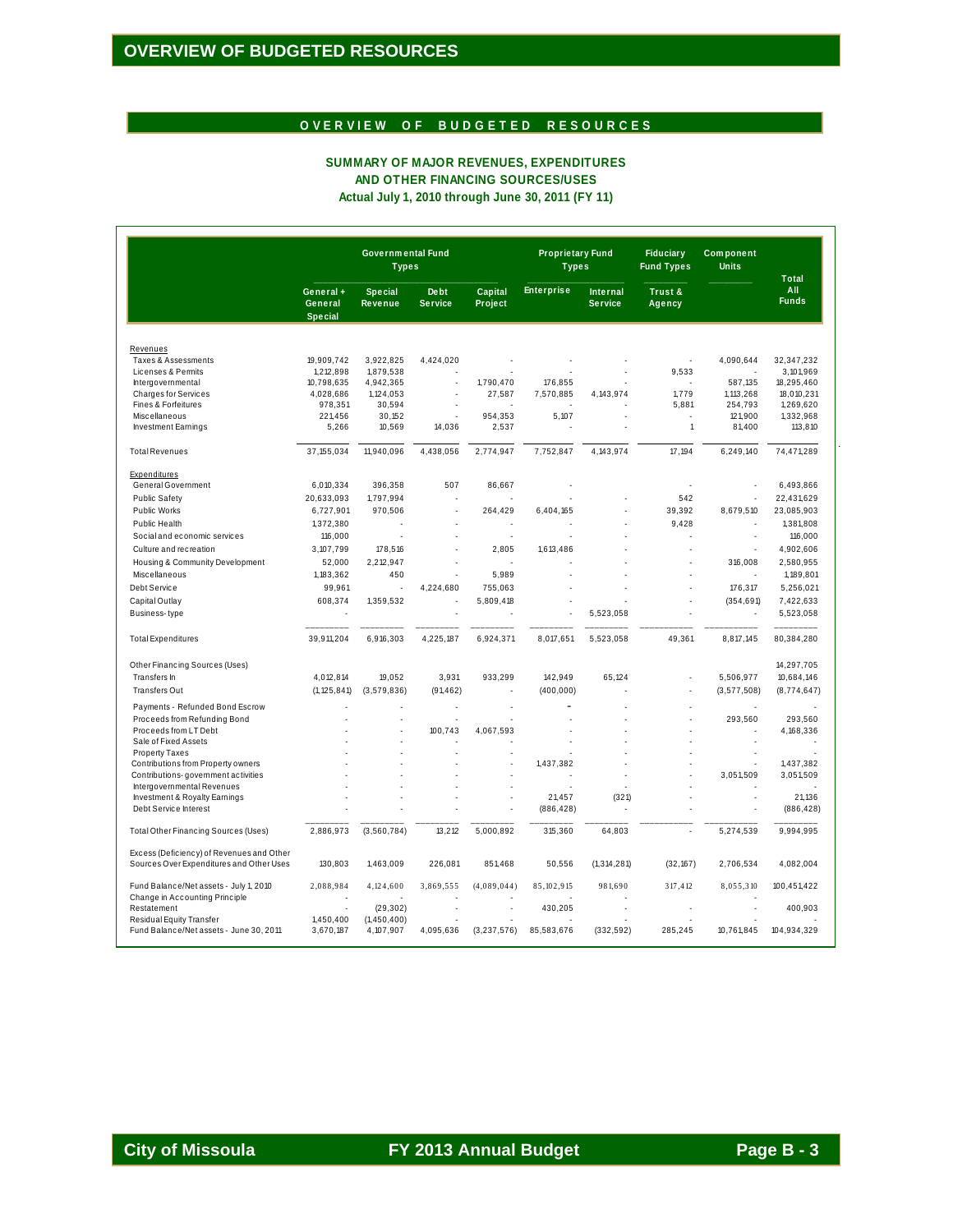#### **Overview**

\_\_\_\_\_\_\_\_\_\_\_\_\_\_\_\_\_\_\_\_\_\_\_\_\_\_\_\_\_\_\_\_\_\_\_\_\_\_\_\_\_\_\_\_\_\_\_\_\_\_\_\_\_\_\_\_\_\_\_\_\_\_\_

Funding for services provided to City of Missoula residents comes from a variety of sources. The City strives to maintain a diversified and stable revenue system that will provide shelter from short-term fluctuations in any one revenue source and ensure the ability to provide ongoing services, within the confines of Montana Law. The City of Missoula is heavily reliant upon a property tax levy for its General Fund, which is explained in greater detail on the following pages. The City will continue its policy of seeking alternative revenue sources to lower the tax burden for City services, charging users for specific services where feasible, and aggressively collecting all revenues due the city. Enterprise fund revenues are generated through direct fees for service.

City revenues are divided into nine basic categories: Taxes and Assessments; Licenses and Permits; Intergovernmental Revenue; Charges for Services; Fines and Forfeitures; Miscellaneous Revenue; Investment Earnings; Bond Proceeds and Other Financing Sources; and Inter-fund Transfers.

**Taxes and Assessments:** This revenue is derived from the levy of taxes on real property and personal tangible property. Examples of taxes are property taxes and local option motor vehicle taxes.

**Licenses and Permits:** Revenues derived from the issuance of local licenses and permits.

**Intergovernmental Revenue:** Revenues received from federal, state and other local government sources in the form of grants, shared revenues, and payments in lieu of taxes (PILT). State entitlement, grants, and PILT are examples of Intergovernmental Revenue.

**Charges for Services:** All revenues stemming from charges for current services—primarily revenues of Enterprise and Internal Service Funds.Examples of charges for services are the monthly/semi-annual sewer use charge, building permits, and engineering fees.

**Fines and Forfeitures:** Revenues received from fines and penalties imposed for the commission of statutory offenses, violation of lawful administrative rules and regulations, and for neglect of official duty. Examples include: traffic fines, court fines, victim witness fines and bonds forfeited.

**Miscellaneous Revenue:** Revenue from sources not otherwise provided in other categories. Rent is an example of a miscellaneous revenue.

**Investment Earnings:** Revenue derived from the investment of available cash balances. Interest income is allocated proportionately to funds authorized by law to accrue interest, based on their respective cash balances.

**Bond Proceeds and Other Financing Sources:** These revenues consist of the debt proceeds received by the city to finance various types of capital improvements.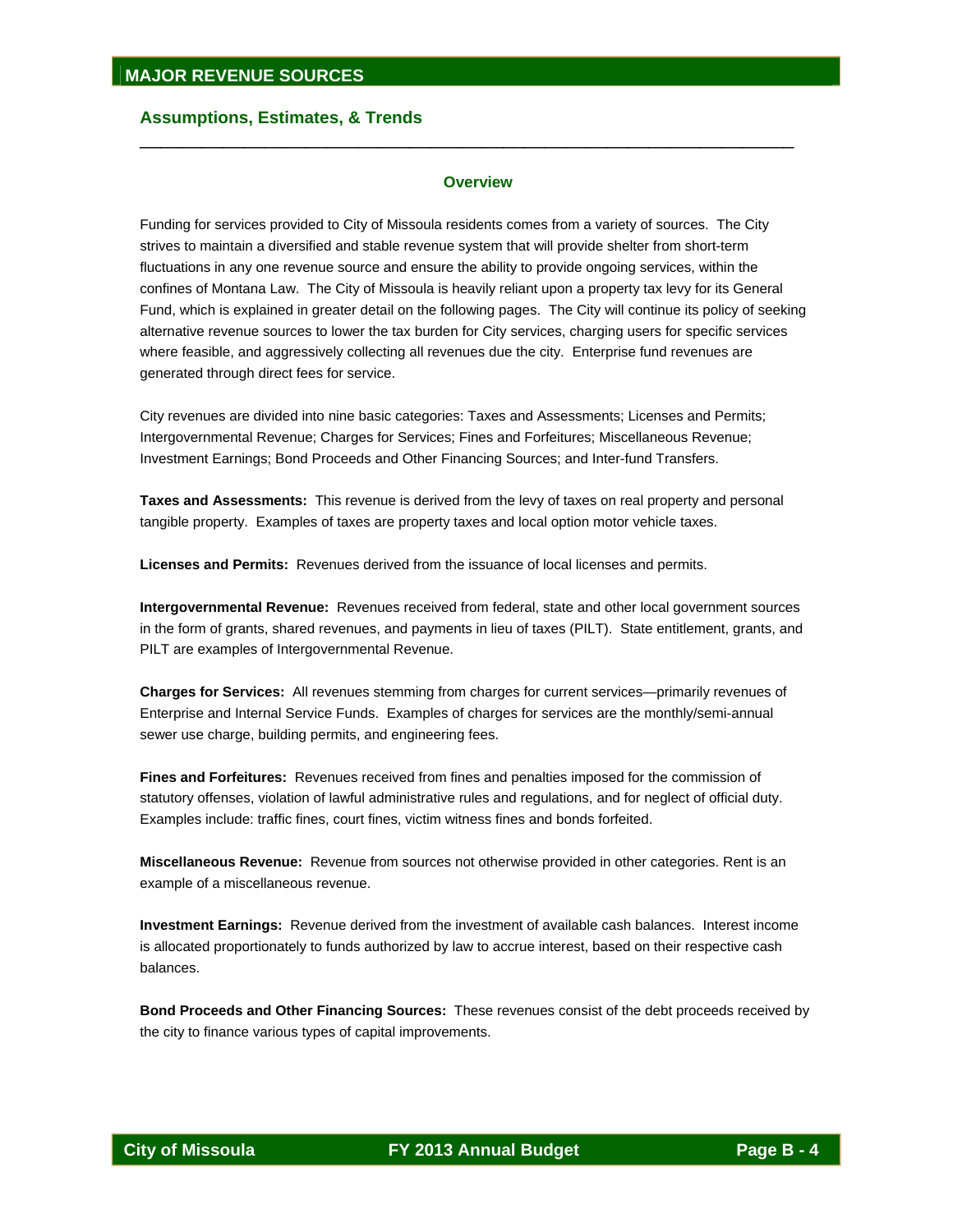

**Interfund Transfers:** 

Transfers between individual funds of a governmental unit are not repayable and are not considered charges for goods or services. An example is matching funds transferred from the General Fund and other special revenue funds to the Capital Improvement Fund for the funding of capital projects.

The two pie charts (on the left and below) give a graphic overview of total city revenues—one by the sources previously described and the other by major fund group.

As depicted by the graph of revenues by type, the taxes and assessments category and transfers make up the two largest categories of city revenues for FY 12 (53%). Intergovernmental revenues make up the next largest category (23%). Finally, Charges for Services (15%) makes up the fourth largest category. These four revenue categories make up 91% of all city revenues.

\_\_\_\_\_\_\_\_\_\_\_\_\_\_\_\_\_\_\_\_\_\_\_\_\_\_\_\_\_\_\_\_\_\_\_\_\_\_\_\_\_\_\_\_\_\_\_\_\_\_\_\_\_\_\_\_\_\_\_\_\_\_\_

Revenues by fund group also help give the reader a look at the "Big Picture" of city revenues. As shown by the graph on the right, the general fund (49%), Enterprise & Internal Service funds (17%), Special Revenue Funds (18%), and Component Units (11%), make up 95% of the city's revenues.

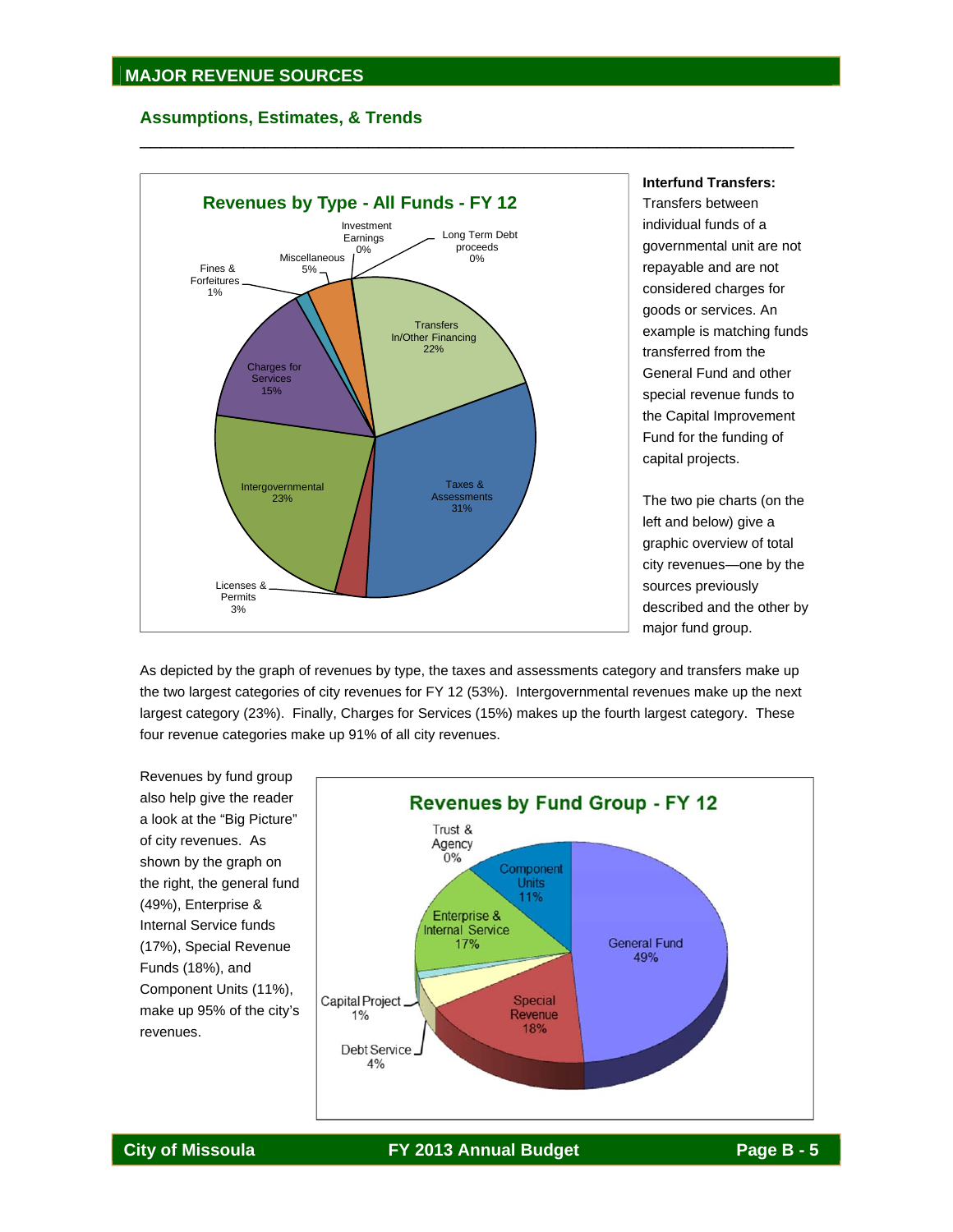#### **Revenue Forecast Assumptions & Methodology**

\_\_\_\_\_\_\_\_\_\_\_\_\_\_\_\_\_\_\_\_\_\_\_\_\_\_\_\_\_\_\_\_\_\_\_\_\_\_\_\_\_\_\_\_\_\_\_\_\_\_\_\_\_\_\_\_\_\_\_\_\_\_\_

Forecasting as used in the budget refers to estimating future changes in revenues. It provides an estimate of how much revenue will be available and the resources required to meet current service levels and programs over the forecast period. The value of forecasts is in estimating whether, given assumptions about local financial policies and economic trends, the City will have sufficient resources to meet requirements of ongoing, planned, or mandated programs. Forecast models have the added value of providing a planning tool for capital projects and/or indicate when bonded indebtedness will be required for capital funding. In short, forecasting provides an estimate of the financial flexibility of the City, as well as insight into tax, revenue, and service options the City Council must address. Our forecasting methodology reflects a combination of internal analysis and locally generated consensus forecasts covering such factors as population growth, revenue trends, and inflation. Specifically, for the revenue forecasts, we begin with models that include prior year actual collections and project the balance of the current fiscal year based on prior year patterns. In general, we seek to match revenue sources with the economic and/ or demographic variables that most directly affect year-to-year changes in those revenues.

Methods to project the revenues suggested in the budget vary depending upon the type of revenue examined. However, the most common method used is **Trend Analysis** and especially a year-to date approach. Examination of a variety of revenue sources on a monthly basis, have revealed consistent patterns in monthly collections. Trends are identified, along with an analysis of whether or not the trend is likely to continue. These have been good indicators of revenue collections during the course of a year and help to set a basis for future projections. Forecast variances are analyzed and used to improve forecasting in future periods. **Expert Judgment** is a projection methodology that relies upon individual department directors and financial managers to make projections for the revenues that affect their operations.

#### **Revenue Estimates**

The National Advisory Council on State and Local Budgeting prepared a set of recommended practices relating to governmental revenue estimates. Stated below are some excerpts from their recommended practices, along with the City of Missoula's revenue estimate practices.

Projection of revenues and other resources is critical in order to understand the level of funding available for services and capital acquisition. Projections for future budget periods help determine the likelihood that services can be sustained and highlight future financial issues to be addressed. Preparing revenue projections also enhances our understanding of revenue sensitivity to changes in assumptions and to controllable factors such as changes to tax rates or fees.

One of the key analytical tools, to assist in the development of revenue estimates, is the comprehensive five year financial forecast. This forecast considered key revenue and expenditure projection factors such as population, increases in the consumer price index (CPI) and other growth factors. The trending of these key factors and their affect on revenues and expenditures for the past ten years provided a historical basis for the five year financial forecast. The first City of Missoula forecast was prepared in 2003 and it has been updated annually since then. Overall, the City's practice is to budget revenues conservatively and to use as

**City of Missoula FY 2013 Annual Budget Page B - 6**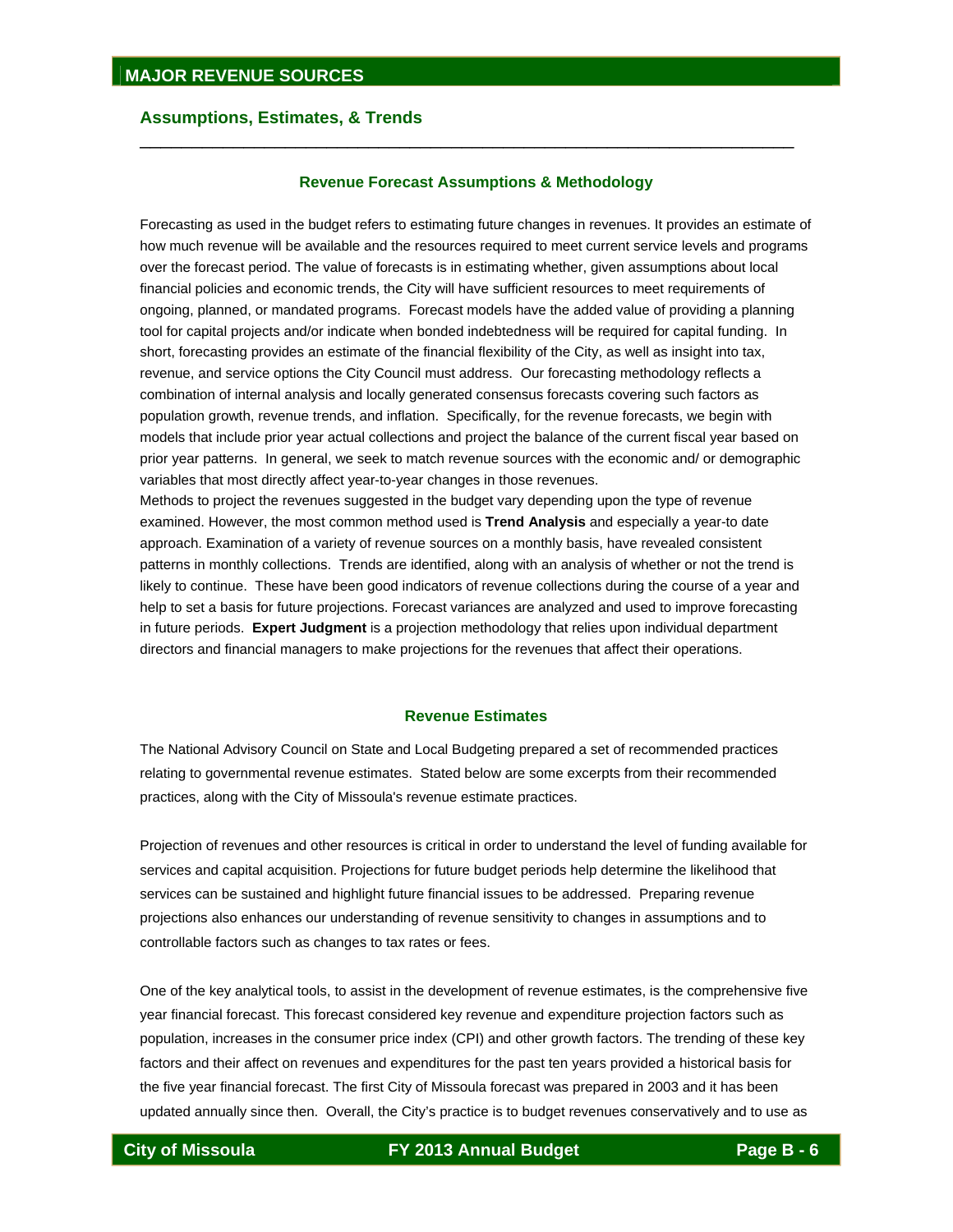much information as possible to enhance the accuracy of revenue estimates. By identifying and utilizing as many revenue-related variables as possible in forecasting, we hope to minimize the risks of overstating or understating revenues that could arise from using only a few variables. Our approach to forecasting, in general, is to apply a conservative philosophy that will produce our long-term goal of not overstating revenues. Most estimates involve two projections: an estimate for the amount to be collected in the current year based on year-to-date activity; and an estimate for the increase or decrease in receipts anticipated for a future budget year. As part of the mid-year budget review process, the revenue assumptions included in the forecast are comprehensively reexamined based on actual results for 2011-13 as well as emerging trends at the mid-point of the year.

\_\_\_\_\_\_\_\_\_\_\_\_\_\_\_\_\_\_\_\_\_\_\_\_\_\_\_\_\_\_\_\_\_\_\_\_\_\_\_\_\_\_\_\_\_\_\_\_\_\_\_\_\_\_\_\_\_\_\_\_\_\_\_

Individual revenue categories, their trends, and estimates follow. The revenue estimates described below represent 89% of total City revenues.



## **Key Revenue Estimates & Trends**

Shown by the graph to the left are Taxes and Assessments for all City funds, over a 10 year period (10 years actual from FY 2003- FY 2012). The graph reflects the steady growth the City of Missoula is experiencing. Property taxes, which comprise the majority of this revenue category, are dependent upon a combination of taxable values

and mill levies. A small increase was budgeted for the budget year FY 2013.

The graph on the right shows actual General Fund Taxes & Assessments for the last 10 years. There was very little growth in General Fund taxes from FY 2001 – FY 2002 due to the slow economy and the lack of annexations. As the economy accelerated so did the number of annexations and actual growth in the last ten years.

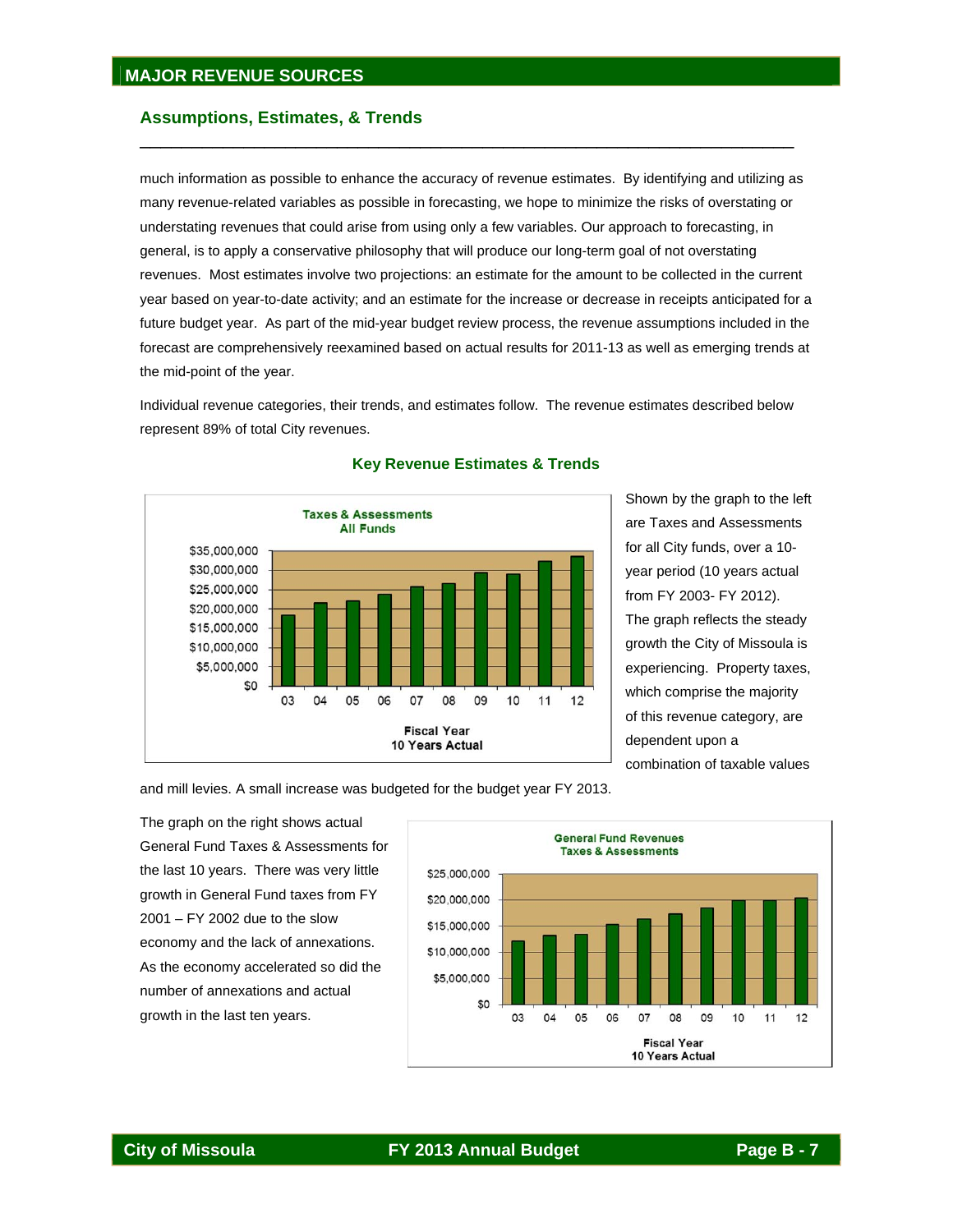

\_\_\_\_\_\_\_\_\_\_\_\_\_\_\_\_\_\_\_\_\_\_\_\_\_\_\_\_\_\_\_\_\_\_\_\_\_\_\_\_\_\_\_\_\_\_\_\_\_\_\_\_\_\_\_\_\_\_\_\_\_\_\_

Licenses & Permits for all City funds are shown on the left. A decline occurred between FY 01 (not shown) and FY 02 due to the state Legislature's elimination of several revenue sources (categorized as Licenses & Permits) which the Legislature replaced with entitlement revenues. The decline from FY 08 to 09 was

due to the economic slowdown experienced by the nation and the City of Missoula.



The increases in intergovernmental revenues (especially from 01 through 03) reflect the State Legislature's distribution of entitlement revenues to city governments. Since the peak in FY 03, these revenues have remained relatively stable although the level of grant receipts does fluctuate from year to year. In addition to the entitlement revenues, this category also includes grants, and

state reimbursement for services provided by the city.

Charges for services, for all funds, represent 15% of total city revenues. This category is dominated by revenues in the City's enterprise funds, which include the Sewer charges and City Health Plan premiums. Many of these revenues are growth related. These include engineering fees, zoning fees, subdivision fees, building permits, impact fees and similar revenues. This source is anticipated to



be maintained at the FY 12 level or greater for the foreseeable future.